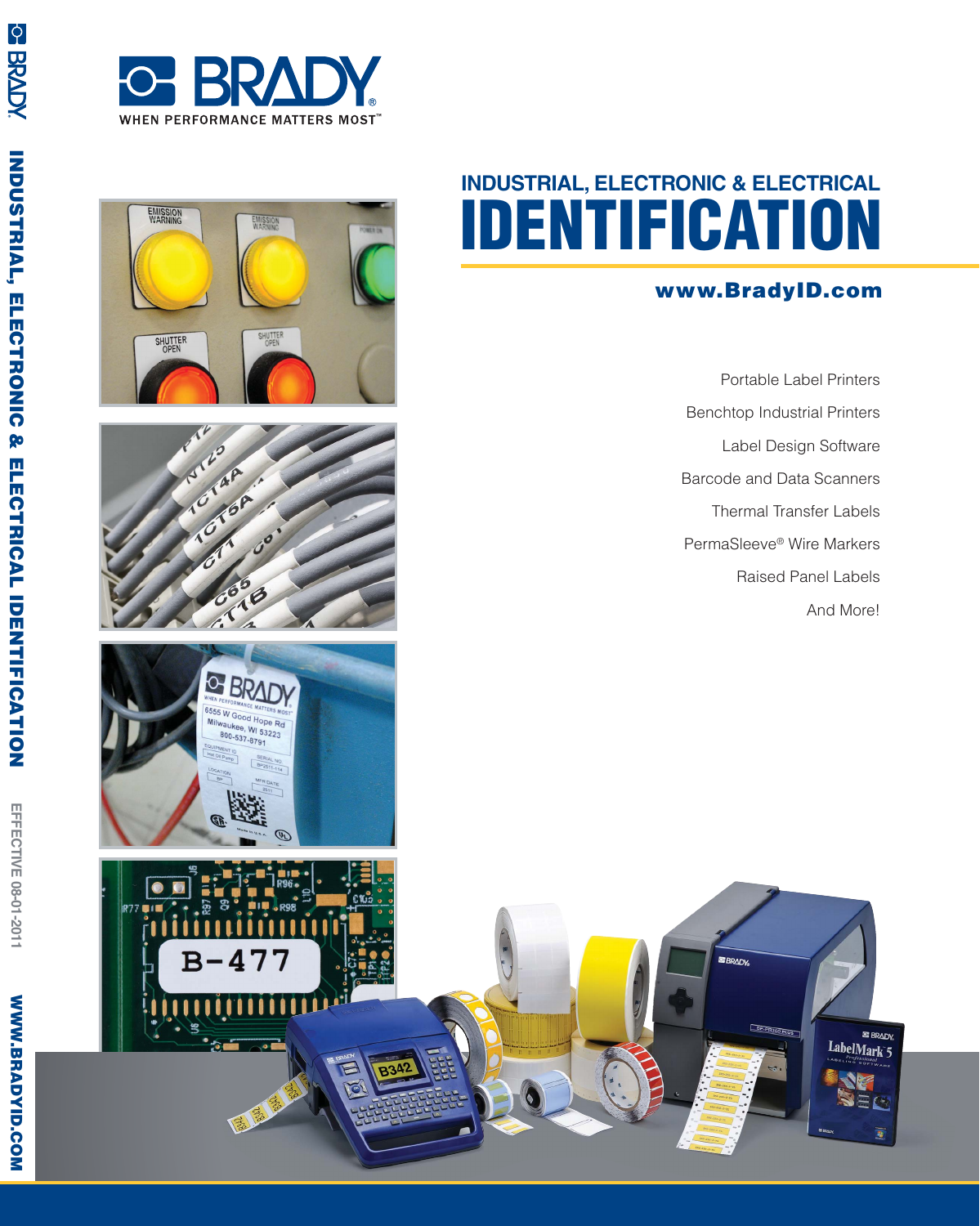# **Bradyprinter ™ PR Plus Printer**

**www.BradyID.com/prplus**







## **Bradyprinter™ PR Plus Thermal Transfer Printer**

### **Heavyduty meets hightech.**

The Bradyprinter PR Plus is a heavy duty industrial printer, designed to last in industrial environments with a metal cover to protect the printer and your materials. This printer is suited to print heat-shrinkable wire markers, thick tags and other difficult to print materials where the material has a long life expectancy.

### **High Performance**

- 300 dpi or ultra-sharp 600 dpi printing
- Adjustable post and head locking mechanism maintains correct printhead pressure ensuring the best print consistency
- 4" wide and 6.6' wide print width models
- Ultra-durable metal construction for rugged and dependable long life performance

#### **High Speed**

- Designed for up to 7000 labels per day at 24hrs / 7 days per week operation
- Fast print speed up to 9.8 inches per second

#### **Widest Range of Standard and Specialty Materials**

- Prints on an extensive range of standard labels as well as specialty materials including Nomex ® cable tags, PermaSleeve ® Wire Markers and Brady B-330 Polyolefin Heat-Shrink Wrap labels.
- Best printer for Brady Raised Panel engraved-plate substitute labels.
- Prints on small labels down to 0.16" label size with tight registration

## **The heavy-duty printer that's always ready to perform.**





**Wire & Cable Labels**



**Raised Panel Labels**



**Wire Marking Sleeves**



**Bradyprinter™ PR Plus Printer**

**Bradyprinter** PIG BLOS Printer